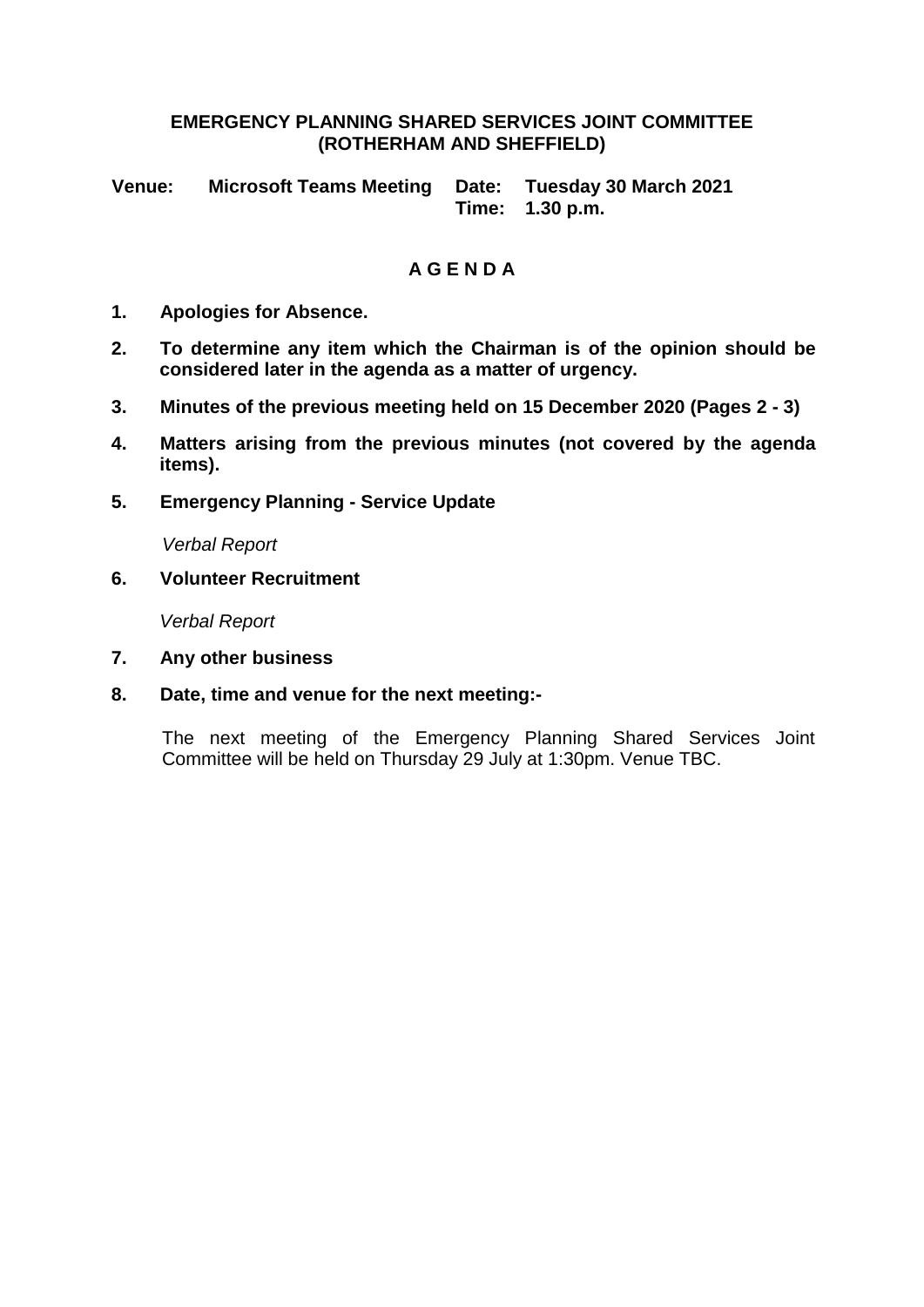**EMERGENCY PLANNING SHARED SERVICES JOINT COMMITTEE (ROTHERHAM AND SHEFFIELD) - 15/12/20**

# **EMERGENCY PLANNING SHARED SERVICES JOINT COMMITTEE (ROTHERHAM AND SHEFFIELD) Tuesday 15 December 2020**

Present:- Councillor (in the Chair); Councillors Alam, Fox and Jones.

#### **27. APOLOGIES FOR ABSENCE.**

Apologies for absence had been received from Councillor Lelliott.

## **28. TO DETERMINE ANY ITEM WHICH THE CHAIRMAN IS OF THE OPINION SHOULD BE CONSIDERED LATER IN THE AGENDA AS A MATTER OF URGENCY.**

There were no urgent matters to consider.

## **29. MINUTES OF THE PREVIOUS MEETING HELD ON 15 SEPTEMBER 2020**

The Minutes of the previous meeting were approved as a correct record.

## **30. MATTERS ARISING FROM THE PREVIOUS MINUTES (NOT COVERED BY THE AGENDA ITEMS).**

There were no matters arising.

# **31. VOLUNTEER RECRUITMENT.**

Officers provided a verbal update on incident management volunteer recruitment. It was noted that there were ongoing issues in volunteer retainment but that the COVID-19 pandemic had opened many new doors in the volunteer sector. The Emergency Resilience and Safety Manager explained that volunteer numbers were static but the aim was to increase the numbers. Work was ongoing at Sheffield City Council to improve their ICT capabilities and move onto Microsoft Teams in early 2021 which would help with facilitating different forms of volunteering.

A survey of the current volunteers had taken place and officers informed the Committee that it was their intention to repeat this survey at regular intervals to ascertain the best way to support volunteers. 95% of volunteers had maintained their availability throughout the pandemic.

In response to questions from Elected Members, the Emergency Resilience and Safety Manager confirmed that she would look into the matter of interaction between community group volunteers and the volunteers co-ordinated by the Local Authorities.

## **32. ANY OTHER BUSINESS**